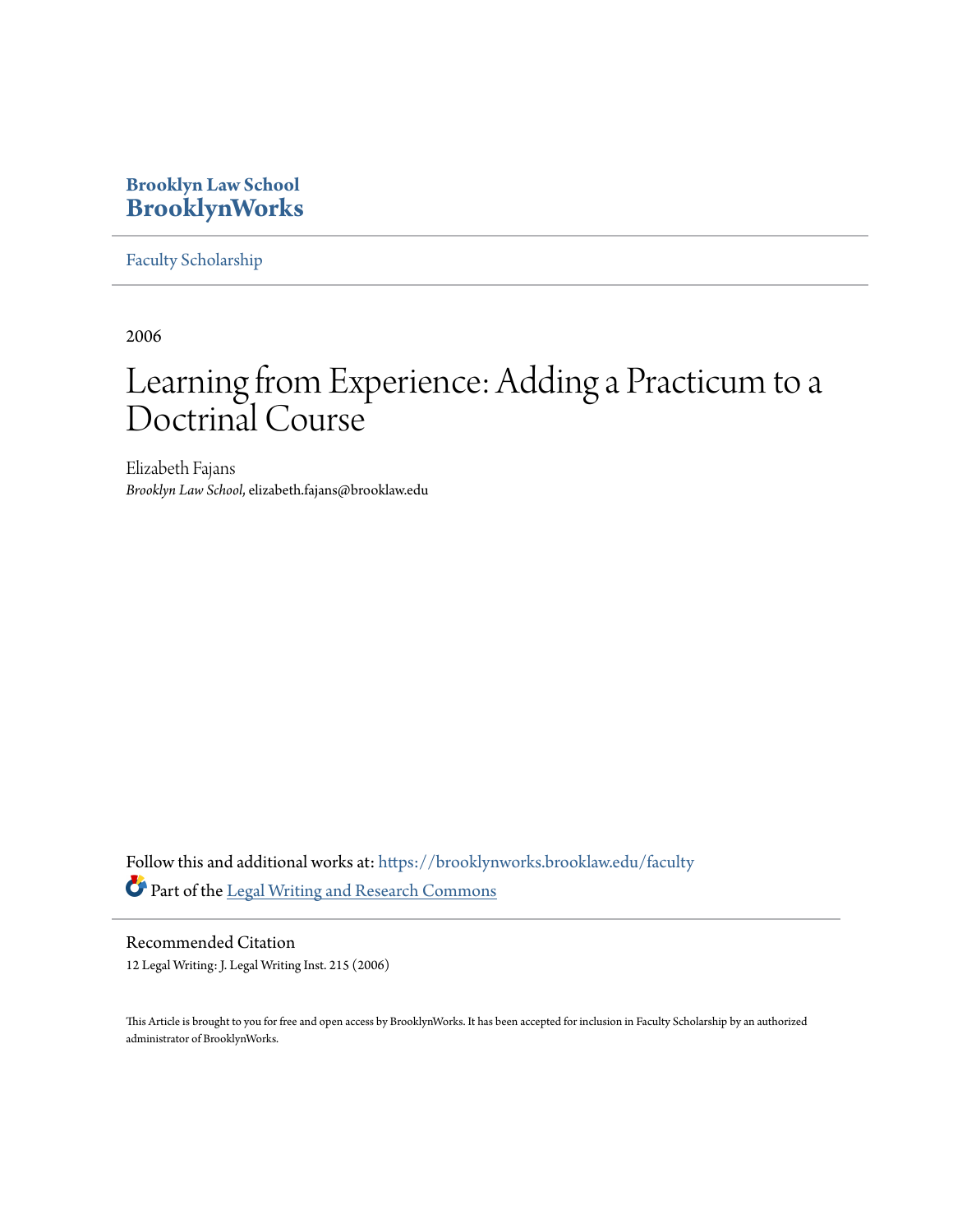# **LEARNING FROM EXPERIENCE: ADDING A PRACTICUM TO A DOCTRINAL COURSE**

#### *Elizabeth Fajans\**

Several speakers this afternoon have described tried and true courses, courses that have successfully used writing to teach, reinforce, or provide a different perspective on doctrine or lawyering skills. The practicum I am discussing today is untried,<sup>1</sup> but it draws on the pedagogical strengths of a writing and skills course and embeds those skills in a doctrinal context. As such, it represents a novel, blended approach to law teaching that has much to offer students.

The practicum will be added to the administrative law class that Professor Kelly already teaches. It will be a two-credit, twohour per week workshop course that will fulfill Brooklyn Law School's upper class writing requirement and be open to ten of the students taking administrative law. Although this is only a small percentage of the administrative law class, the entire lecture class will play a role in defining and critiquing the project the practicum students work on. First, the doctrinal class will sponsor the bill the practicum students will draft. Later, the doctrinal class will be divided into interest groups commenting on the practicum's proposed administrative regulations. This interplay between the doctrinal class and the practicum not only adds verisimilitude to the drafting experience, but it is also a practical way to expose a large number of students to the challenges of rulemaking prose.

#### **I. BACKGROUND**

For the past two years, Professor Kelly has incorporated a simulation into her administrative law class. It was intended to give students some hands-on experience with drafting legislation and regulations in the hope such exposure would teach them about

<sup>\* © 2006,</sup> Elizabeth Fajans. All rights reserved. Associate Professor of Legal Writing and Writing Specialist, Brooklyn Law School. This Article was presented at a Brooklyn Law School symposium entitled *Teaching Writing and Teaching Doctrine: a Symbiotic Relationship?* The Author wants to thank Claire Kelly, who makes this practicum possible.

<sup>&#</sup>x27; My colleague, Claire Kelly, and I team taught this practicum for the first time in spring 2007, but we were preparing for it at the time of the symposium in 2006.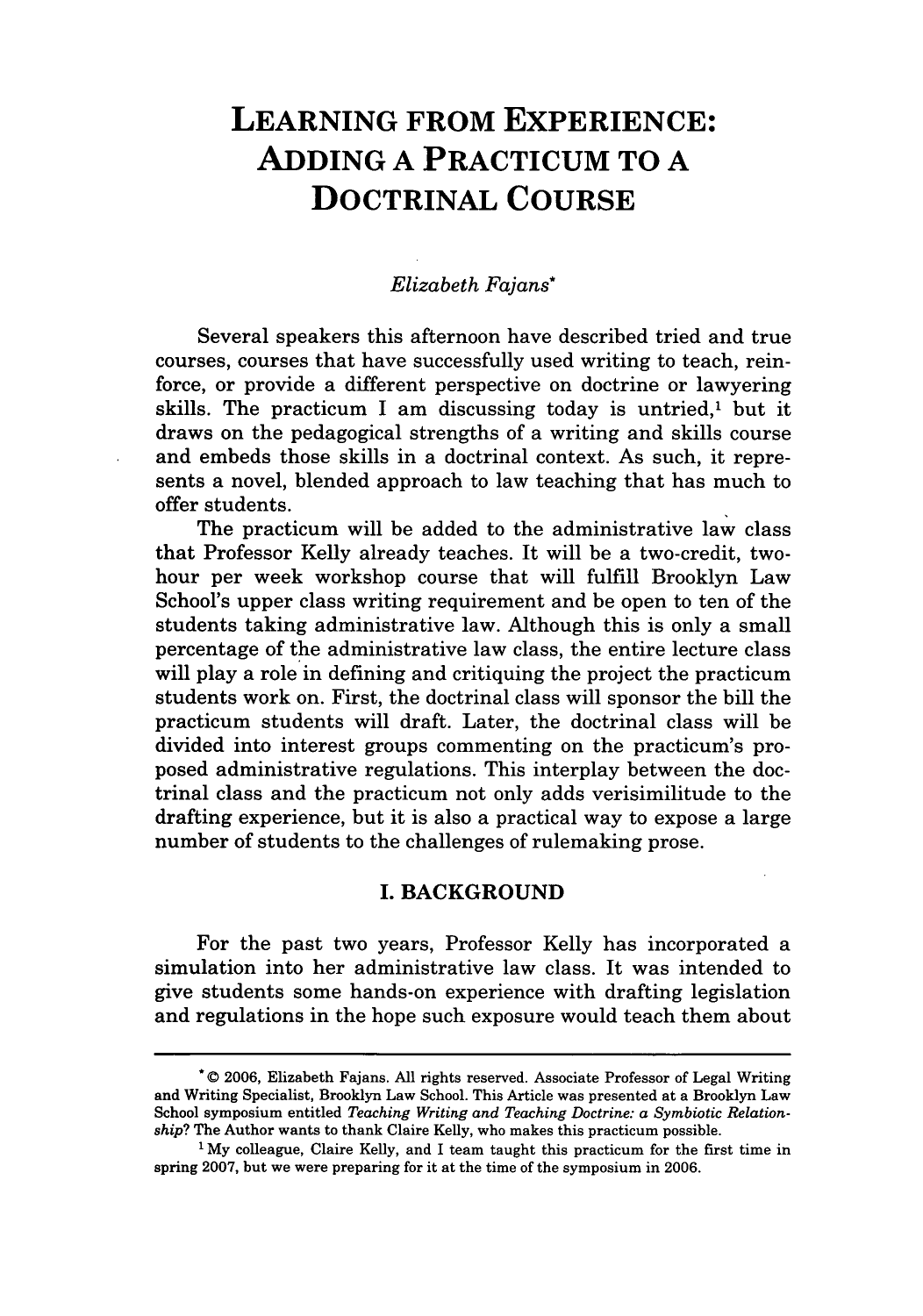some of the challenges and pitfalls of the enterprises, and some of the differences between drafting statutes and drafting administrative regulations. She also believed that this exposure would enrich their understanding of the administrative state by placing the primary doctrinal concepts of administrative law into an appropriate practical context.<sup>2</sup>

Professor Kelly conducted the simulation throughout the entire semester, taking a few minutes from each class. She gave the students a problem to solve and the opportunity to write a law that would solve the "problem." For example, one problem asked students to write a statute reforming a school's grading policies and empowering a committee to create procedures for implementation and violations. The class debated the issues, took polls, and drafted legislation that empowered an administrative committee to implement its policy. Once enacted, some of the students were formed into groups within the committee to issue Notices of Proposed Rulemaking (NPRM) for several issue areas. The remainder of the class was divided into interest groups who commented upon the proposed regulations.

Students found this exercise both enjoyable and informative; however, the simulation did not teach all it could teach. First, Professor Kelly had only a limited amount of class time to devote to this exercise. Second, because student contributions were voluntary and ungraded,<sup>3</sup> they were often hastily conceived and prepared. Third, as class enrollment grew—up to 80—the simulation became unwieldy; there were too many proposed bills, too many proposed agency rules, too many comments on the rules, and too little time to review them.4

We thought a practicum would remedy this situation by providing students with better grounding in the fundamentals of drafting and more time for brainstorming and preparing the stat-

<sup>2</sup> As Pamela Lysaght and Christina Lockwood note, "[r]equiring students to place the doctrinal concept in context while working on a concrete legal problem.., helps students who may not have understood the concept in isolation. Further, students who thought they understood the concept may not have realized the intricacies involved until they attempted to apply the concept to a legal problem. Having completed the document, the students have a better understanding of the doctrine-learning is enhanced." Pamela Lysaght & Cristina D. Lockwood, *Writing-across-the-Law-School-Curriculum: Theoretical Justifications, Curricular Implications,* 2 J. ALWD 73, 101 (2004).

**<sup>3</sup>** Contributions did count, however, as class participation.

<sup>4</sup> Simulations, especially those resulting in a written product, are labor intensive for both teacher and students. *See* Elliot M. Burg, *Clinic in the Classroom: A Step toward Cooperation,* 37 J. Leg. Educ. 232, 246 (1987); Jay M. Feinman, *Simulations: An Introduction,* 45 J. Leg. Educ. 469, 479 (1995).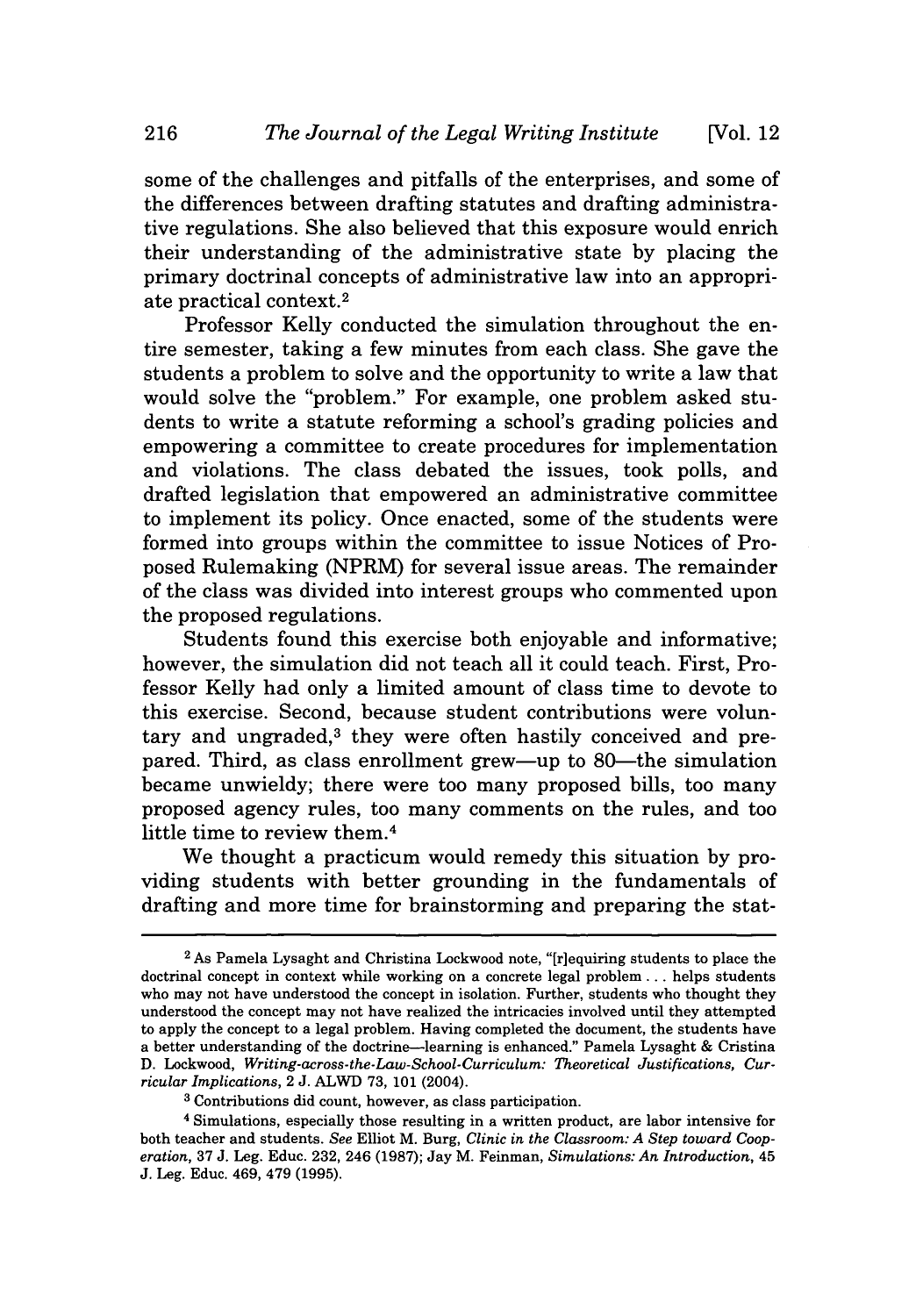ute and its implementing regulations. Moreover, a rule drafting simulation seemed to us like a good way of promoting creative thinking because it requires students to explore a problem and to invent a solution. Because this is a change from much of the critical thinking in law school, where the focus is often on applying or critiquing existing law, it is a valuable experience.<sup>5</sup> And, although only the students in the practicum would draft the documents, the entire administrative law class would still participate in the process, providing both ideas and comments on the statute and regulation, and experiencing-at least secondhand-some of the lessons that can be derived when theory is put into practice. These lessons derive from a program of active learning, a realistic context for learning professional responsibility, and the integration of skills and theory—including problem solving, negotiating, and drafting. $6$ 

#### **II. THE CONTOURS OF THE PRACTICUM**

The practicum will begin with four classes on the fundamentals of drafting. Although these skills classes will be my primary responsibility, Professor Kelly and I intend to audit each other's classes and lend our perspective where appropriate.7 The first class will be an introduction to drafting-both the problems and the solutions. We will delve into normative prose and sensitize students to semantic and syntactic ambiguity, to terms of authority, and to the differences between, and appropriate use of, specific, general, and vague language. The second class will center on ways to avoid some types of ambiguity through the use of definitions, tabulated sentence structure, proper punctuation, and document design. In the next class, students will learn how to conceptualize a rulemaking document. Topics include gathering information, brainstorming and troubleshooting, and adapting boilerplate and models. Students will also learn how to test content by assessing completeness, consistency, and level of generality,

**<sup>5</sup>** See Janet Weinstein & Linda Morton, *Stuck in a Rut: The Role of Creative Thinking in Problem Solving and Legal Education,* 9 Clin. L. Rev. 835, 838-839 (2003).

**<sup>6</sup>** See Eleanor W. Myers, *Teaching Good and Teaching Well: Integrating Values with Theory and Practice,* 47 J. Leg. Educ. 401 (1997).

**<sup>7</sup>** Collaboration between legal writing and doctrinal faculty cannot help but be mutually fruitful. Legal writing faculty can acquire helpful background and methodology for "approaching problems in a particular subject area .... Doctrinal faculty will find in legal writing faculty a rich resource in how... to include... a skills agenda in a subject course." Lysaght & Lockwood, *supra* n. 2, at 105. Equally profitable might be a three-way collaboration: clinical, legal writing, and doctrinal faculty.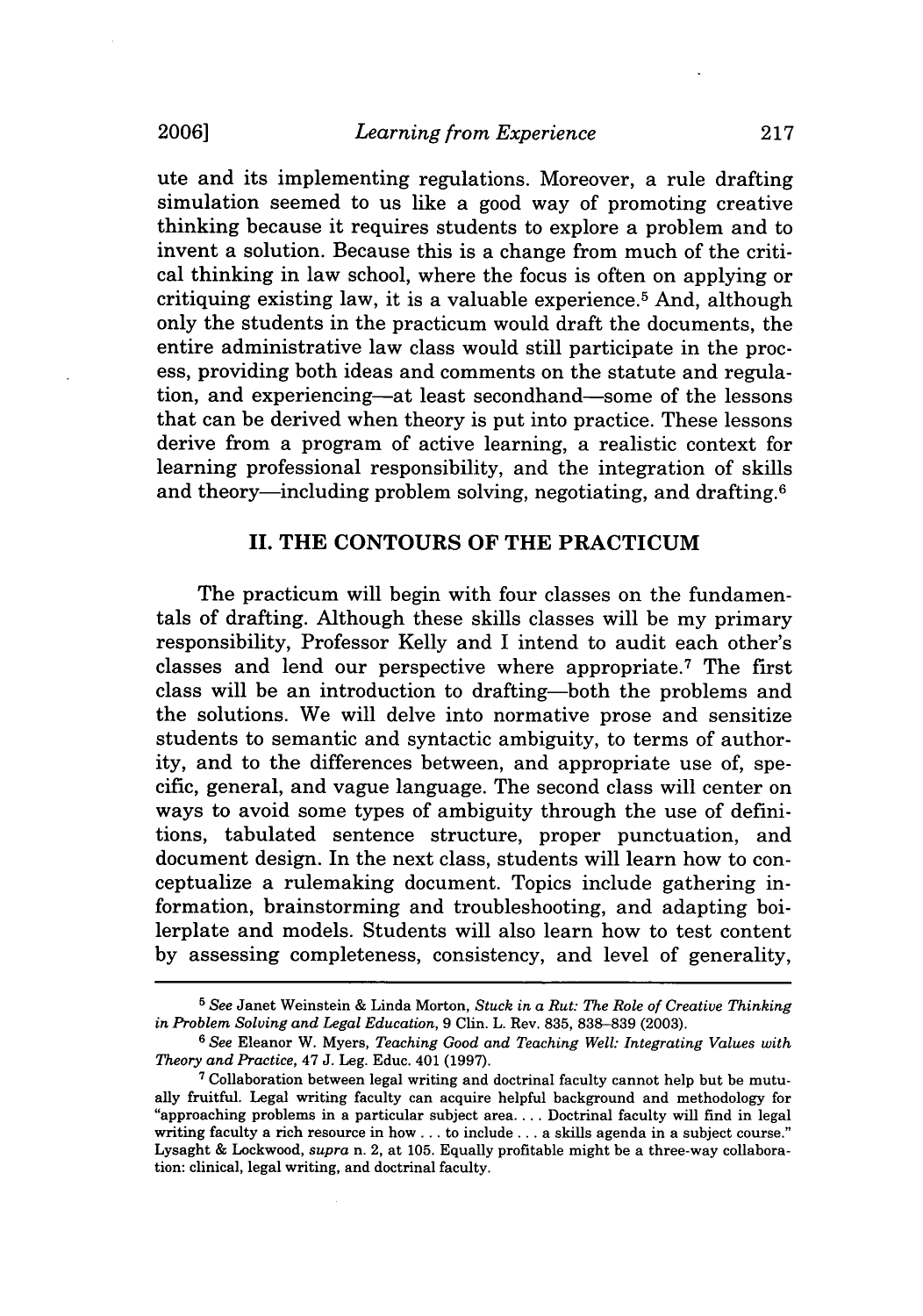and how to test structure for logical sequence and overlap. We will end this unit with a class on the ethics and politics of legislative drafting, the process of drafting a rulemaking document, the components and conventions of the genre, and the impact of statutory construction on the drafter.8

While this background is being covered in the practicum, the entire administrative law class will be discussing the legislative component of administrative law, including the nondelegation doctrine, the separation of powers doctrine, problems of vagueness, executive supervision of agency action, and congressional control of agency functioning. These classes will provide the context within which legislation is written. Professor Kelly will also reserve time for the administrative law class to discuss the substance of the statute that the practicum students will write. Students in the doctrinal class will be divided into interest groups for that discussion, but the class must eventually come to a resolution that results in a directive to the practicum students. In other words, the class will function as the bill's sponsor and the practicum as its legislative drafter.

Once the doctrinal class has issued its directive to the practicum students, the practicum students will begin to draft the enabling legislation. In order to capture the collaborative nature of many drafting projects, we envision dividing our practicum students into pairs and assigning particular sections of the statute to each pair. The practicum classes will, at this point, be working sessions, and Professor Kelly and I will act primarily as facilitators. The students will need to discuss each pair's contributions to the enterprise, and the statute's overall substance, effectiveness, completeness, consistency, accuracy, and organization.

Once the drafters are satisfied with their work, the statute will be submitted to the entire administrative law class for discussion, vote, and, if necessary, amendment. In addition, the bill will provide the rest of the class with some hands-on examples that will expose them to some of the drafting issues on which the practicum students have been working. (Of course, if the class finds many "hands-on" errors and refuses to pass it, we may need to exercise some discretion and decree it law.) At this point, the practicum students will change from legislative drafters of the statute to administrative rule drafters. We hope this change of roles will further sensitize students to the complexities of drafting. We antici-

**<sup>8</sup>** The syllabus for this course with some tentative readings follows as Appendix A.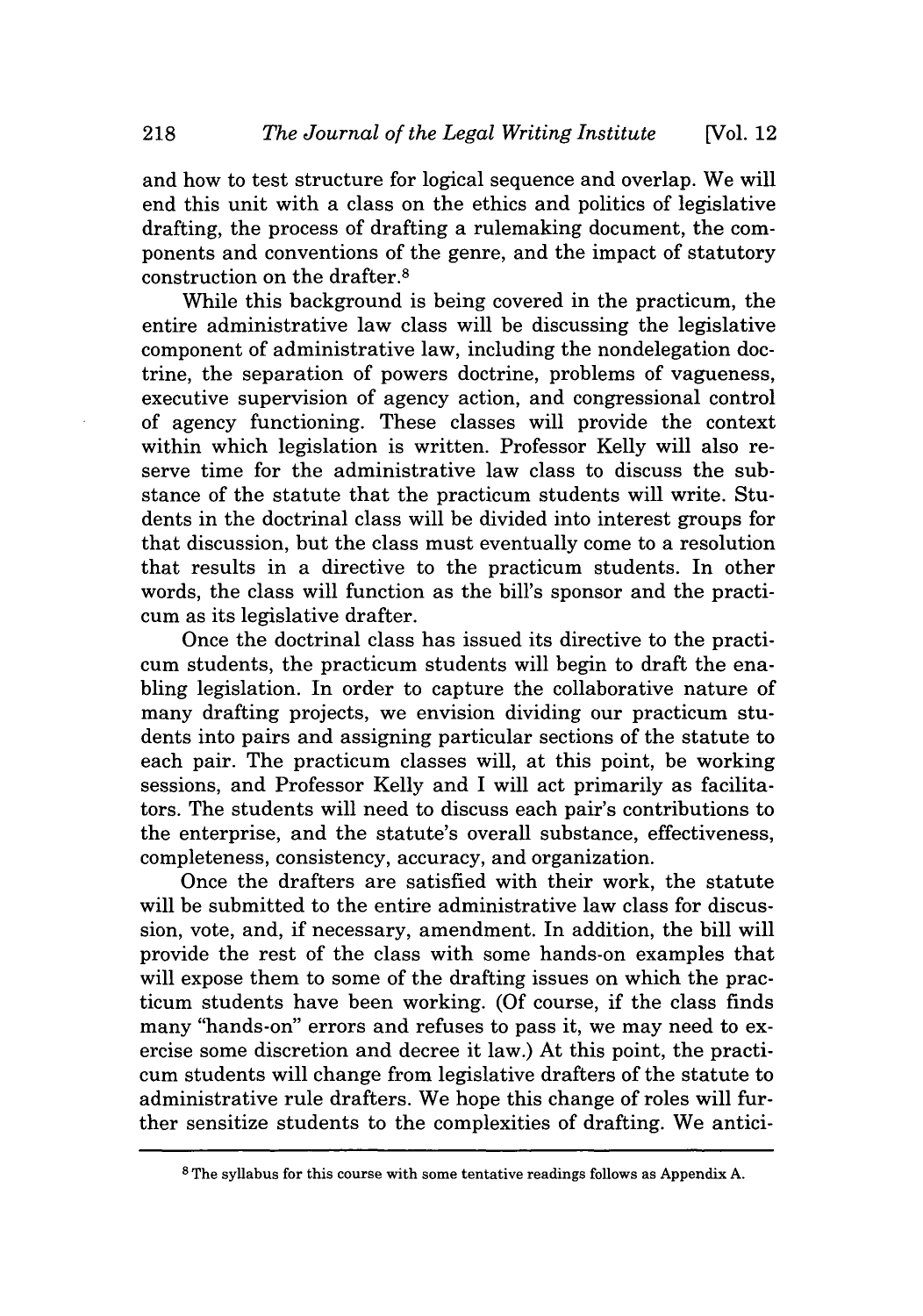pate that our students' efforts to implement the statute they wrote will reveal previously unrealized problems and complexities.<sup>9</sup> The change of role will also teach students about the differences between legislative drafting and regulatory drafting. As one administrative rule drafter notes:

Drafting a rule differs from drafting legislation in that a legislature can address almost any issue it desires, while a rule maker is limited to the authority delegated to it by its enabling legislation. When drafting a rule, consequently, the drafter must always be aware of the scope of the authority delegated to the agency adopting the rule. If the legislature has granted broad discretion to an administrative agency, the agency has substantial leeway to exercise discretion and affect policy in the rule development process. If, however, the legislature has placed specific limitations on the agency's discretion, the freedom of the agency and thus of the rule drafter to make policy decisions through a rule is limited. The drafter must continually ask whether the rule is within the statutory authority of the agency and whether it is consistent with any prescriptive language in the statute.<sup>10</sup>

These lessons will be reinforced in the doctrinal class, which will, at this point, move on to a discussion of the sources of administrative process, that is, agency processes as imposed by the Constitution, the Administrative Procedure Act (APA), the enabling statute, and the agency itself. Thus, for example, students will learn that both the Constitution and the APA require there be some kind of agency adjudication of any administrative regulation.

Students will also learn about the process of notice and comment in rulemaking. After an agency proposes a rule, various interest groups draft comments to which the agency must respond and in light of which the agency must justify its rule. The large administrative class will again be divided into interest groups to comment on the agency's proposal. Once the class submits these

**<sup>10</sup>**Robert J. Martineau, Jr., *Administrative Rules,* in Robert J. Martineau & Michael B. Salerno, *Legal, Legislative, and Rule Drafting in Plain English* 132 (West 2005).

**<sup>9</sup>** Indeed, Professor Kelly and I have been discussing how much feedback to give on the first assignment, the legislative bill. We are thinking of giving minimal comments on the theory that students will learn from their mistakes and from their opportunity to correct some of those mistakes in the agency rules. Moreover, as Lysaght and Lockwood note, students should be exposed to "ill-structured problems, meaning those that... mimic the multi-dimensional problems students will face in practice where there is often not an easy answer. Such problems challenge students to use higher-level thinking and create new cognitive structures and understanding to creatively solve the problem." Lysaght & Lockwood, *supra* n. 2, at 102.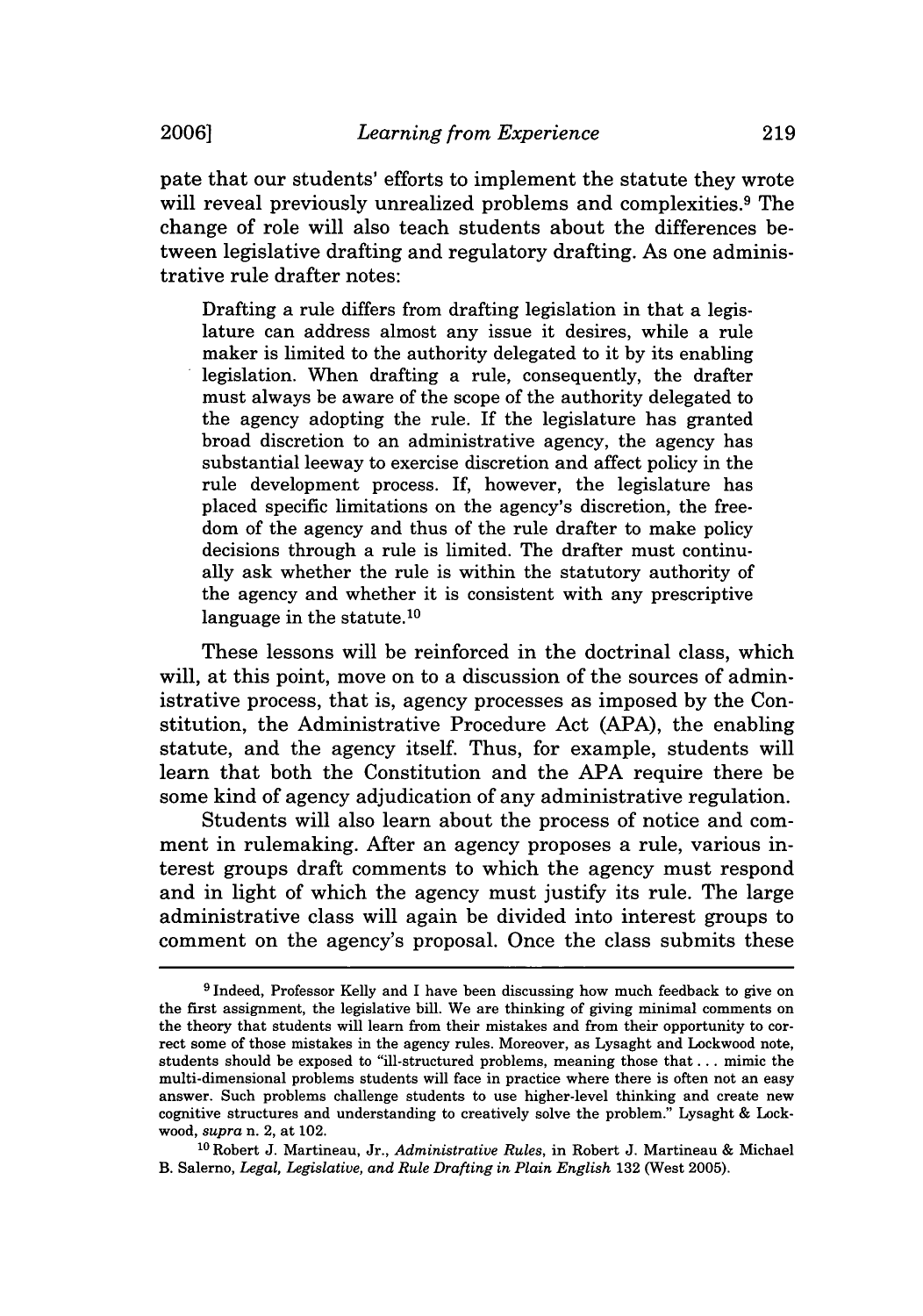comments to the practicum students, practicum classes will be used to brainstorm appropriate responses and to draft the rule.

The last practicum assignment will be an agency or judicial decision-an assignment that is responsive to the third component of the administrative law class, namely, judicial review of agency rulemaking and agency adjudication. Students will be presented with a hypothetical involving, for example, an appeal based on the validity of, or ambiguity in, their rules. Just as the attempt to implement a statute would hopefully force students to reflect on the efficacy of their statute, so might an opinion force them to reflect on the efficacy of their regulations.1'

#### III. CONCLUSION

Practica are an excellent and workable model for writingacross-the-curriculum proposals. 12 The biggest obstacle for such proposals tends to be resources. Teachers understandably find a writing component or drafting course labor intensive. But this model, which involves a limited number of practicum students working on collaborative projects, is less laborious than other writing courses and has the additional virtue of involving a large lecture class, albeit more peripherally, in the drafting process. Because of this, both of us hope the workload will be manageable and are adding this practicum to our normal teaching loads, at least on an experimental basis.

Admittedly, collaborative student work has both benefits and drawbacks. Clinicians-who have, perhaps, the most extensive experience with student collaborations-say that some of the more important benefits include better brainstorming because of diverse perspectives, a better work product as a result, and increased collegiality leading to greater involvement and satisfaction. 13 On the other hand, one of the important drawbacks they describe is the difficulty of pairing students effectively. Societal factors (race,

**<sup>11</sup>**For a description of a client-based simulation in an administrative law class, see Michael Botein, *Simulation and Roleplaying in Administrative Law,* 26 J. Leg. Educ. 234 (1974).

 $12$  For a description of both an employment discrimination practicum and a federal taxation practicum, see Barbara J. Busharis & Suzanne E. Rowe, *The Gordian Knot: Uniting Skills and Substance in Employment Discrimination and Federal Taxation Course,* <sup>33</sup> John Marshall L. Rev. 303 (2000).

**<sup>13</sup>**These benefits are discussed at greater length in David F. Chavkin, *Matchmaker, Matchmaker: Student Collaboration in Clinical Programs,* 1 Clin. L. Rev. 199 (1994).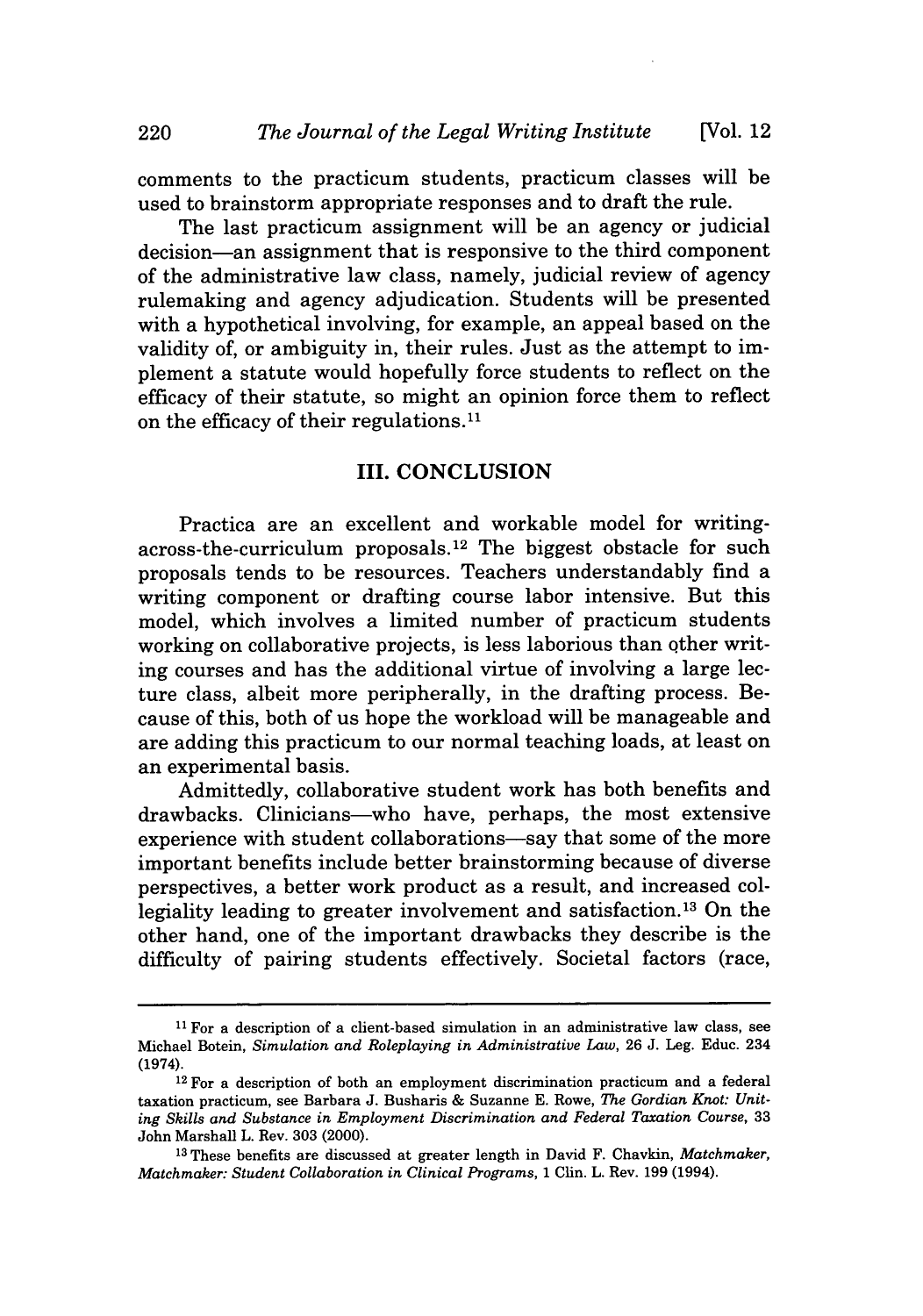gender, sexual orientation, socioeconomic status) occasionally impede student interactions, as do varying abilities. These difficulties can be minimized if teachers explicitly identify the development of collaborative skills as a goal of the course and of the profession, and make collaboration one of the evaluation criteria. 14 This seems especially appropriate when the written product is, in practice, a collaborative effort.

Another difficulty with collaborative work is evaluation. Teachers must decide whether to grade on the basis of work product alone or whether to grade individual performance, and how to do it. Teachers who grade individual performance in a collaborative enterprise frequently require their students to report on their tasks and obligations. <sup>15</sup>

These difficulties aside, the practicum model strikes us as sound pedagogy. It is responsive to three dominant theoretical approaches in composition theory. First, it incorporates the instrumental, product-based approach, teaching students about the conventions of format and style. 16 Second, it takes the class through the writing process, forcing them to gather information, to generate and organize content, and to assess the adequacy of the meanings they memorialize in language in light of class response and administrative interpretation. 17 Finally, it employs a social context, social discourse approach, teaching students about "the social context in which writing takes place and, thus.., the ways in which writing generates meanings that are shaped and constrained by those contexts."<sup>18</sup> Here, students learn about both legislative and administrative process, about both the constraints and compromises the process imposes on drafters, and about the vistas that commentators and interest groups open up for them. In short, it requires students to create and articulate the purpose of their document, to capture that purpose in appropriate language, and to have that language assessed by peers and interpreted in administrative regulations and by courts. It is a course where writing is

<sup>14</sup>*Id.* at 235-237.

**<sup>15</sup> id.** at 236.

 $16$  In the instrumental approach, the product is a transparent document that reflects the writer's thoughts and that conforms to the conventions of the discipline. Such documents establish an author's credibility. *See* Carol McCrehan Parker, *Writing throughout the Curriculum: Why Law Schools Need It and How to Achieve It,* 76 Neb. L. Rev. 561, 565-566 (1997).

<sup>17</sup>*See id.* at 566.

 $18$   $Id.$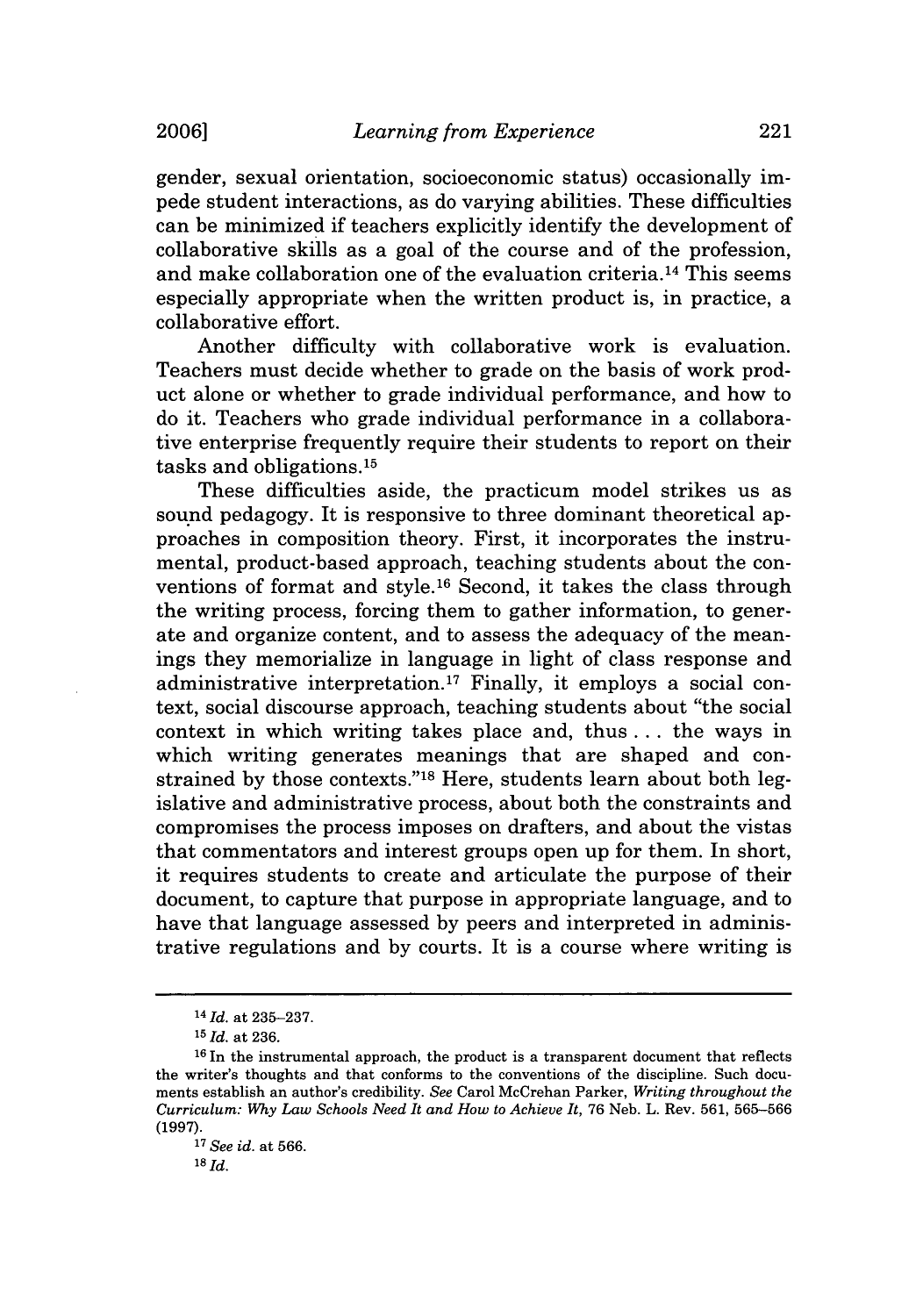# 222 *The Journal of the Legal Writing Institute* [Vol. 12

 $\hat{\mathcal{L}}$ 

truly a tool for learning-unless, when we actually teach it, we learn otherwise.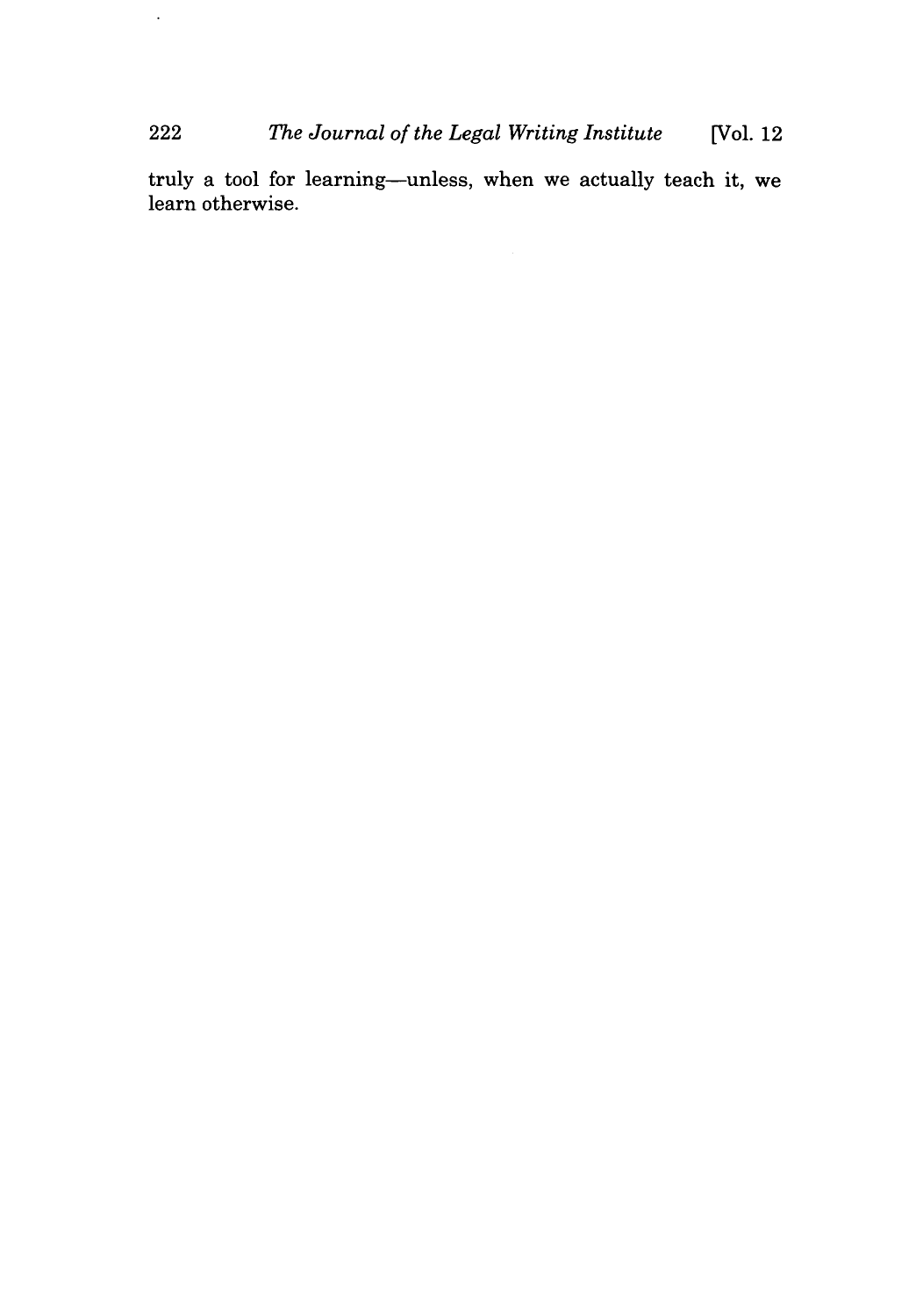# **APPENDIX**

# ADMINISTRATIVE LAW **& PRACTICUM**

# REQUIRED BOOKS

#### Administrative Law Text

\* Jerry L. Mashaw, Richard **A.** Merrill **&** Peter Shane, *Administrative Law-The American Public Law System-Cases and Materials* (5th ed., West 2003).

#### Practicum Text

- **"** Elizabeth Fajans, Mary Falk & Helene Shapo, *Writing for Law Practice* (Found. Press 2004).
- **Handouts**

## ASSIGNMENTS

#### Administrative Law: Class **1**

- *\* Introduction: The Legislative Connection: Vagueness* (pages 1-29, 59-77 (up to but excluding note 3 on page 77) and 78-94).
- \* Appendix A: Constitution, Articles I, II, and III.

#### Administrative Law: Class 2

*\* The Legislative Connection: Vagueness* (pages 94-106; notes 4, 5, and 6, pages 108-110; note 8, pages 112-114; pages 114-127).

#### PRACTICUM **1**

- \* Poor Drafting: The Problem and the Cure Syntax and Semantic Ambiguity, Words of Authority, Vagueness & Generality, Conditions, Penalties
- *\* Writing for Law Practice* [WLP] (pages 377-394).
- Robert Martineau & Michael Salerno, *Legal, Legislative, and Rule Drafting in Plain English* 71-73 (West 2005) [Martineau].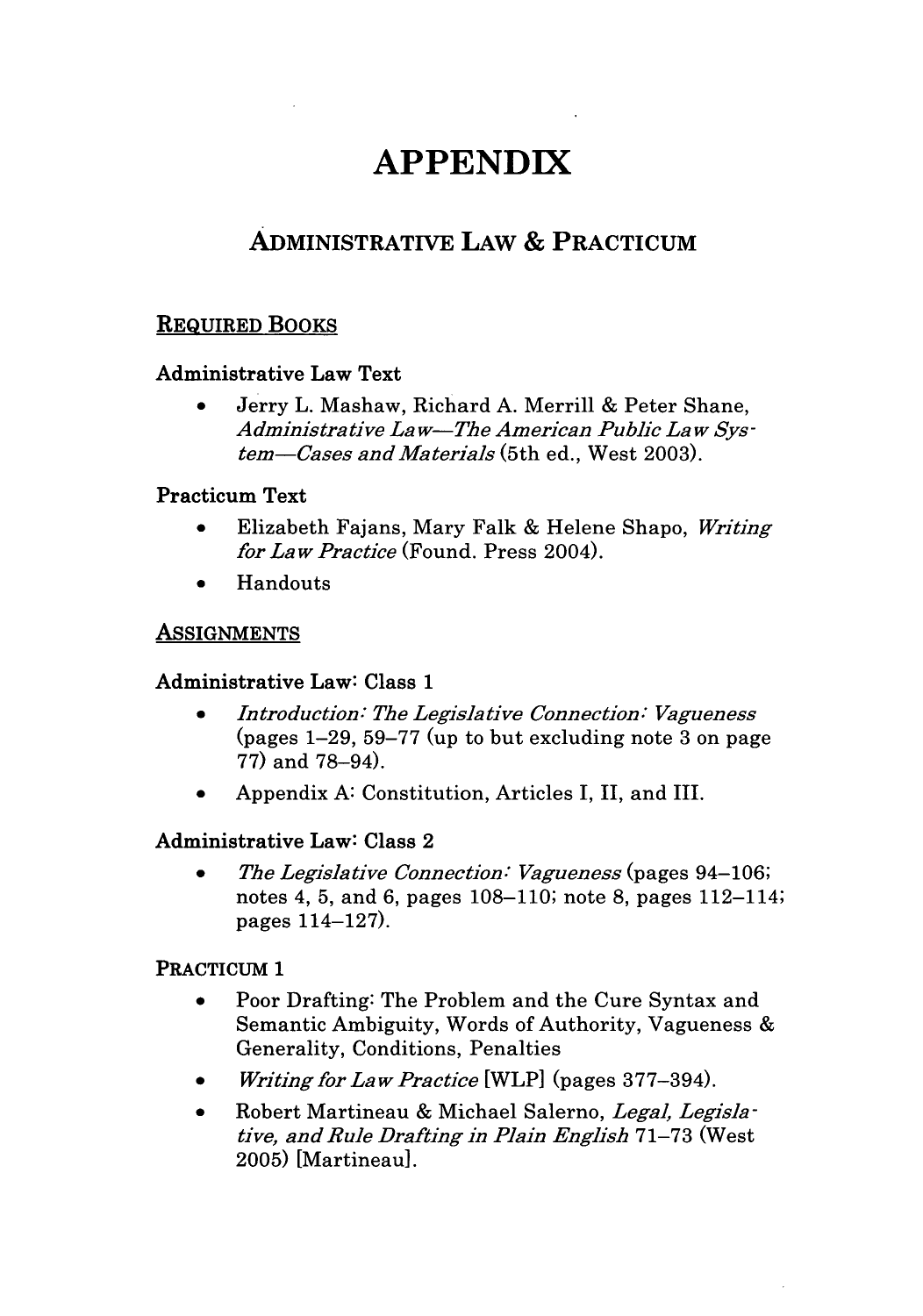# *The Journal of the Legal Writing Institute* 224 [Vol. 12

- **"** Bryan Garner, *Words ofAuthorityin A Dictionary of Modern Legal Usage* (2d ed., Oxford U. Press 1995).
- \* Joseph Kimble, *The Many Misuses of Shall,* 3 Scribes J. Leg. Writing 61 (1992).

# Class **3**

- *Executive Supervision of Agency Action: Appointment and Removal* (pages 190-220).
- *\* Executive Supervision: Congressional Power* (pages 220-229 (up to but not including note 6)).

# PRACTICUM 2

- *\* Definitions, Tabulation, Document Design* [WLP] (pages 395-408).
- \* Ruth Anne Robbins, *Painting with Print: Incorporating Concepts of Typographic and Layout Design into the Text of Legal Writing Documents,* 2 J. ALWD 108  $(2004)$ .

# Class 4

- *Executive Supervision: Congressional Power and Execu*  *tive's Policy Initiation* (pages **23** 1-255, 255-267).
- Begin Class Discussion on Practicum Problem

# Class **5**

- *\* Executive Supervision: Executive's Policy Initiation* (pages 268-279; 288-292; 298-301).
- *\* Administrative Adjudication: Due Process* (Appendix C: APA, sections 554, 556, and 557, pages 312-315; 322- 335 (up to but not including 335)).

# PRACTICUM **3**

- *\* Conceptualizing and Organizing* [WLP] (pages 3-24).
- *\* Impact of Legislative Process and Statutory Construction on Drafting* [Martineau] (pages 92-95, 104-114).
- Drafting within the Law and Determining Substance
- \* Thomas R. Haggard, *Legal Drafting 209-217* (West 2003).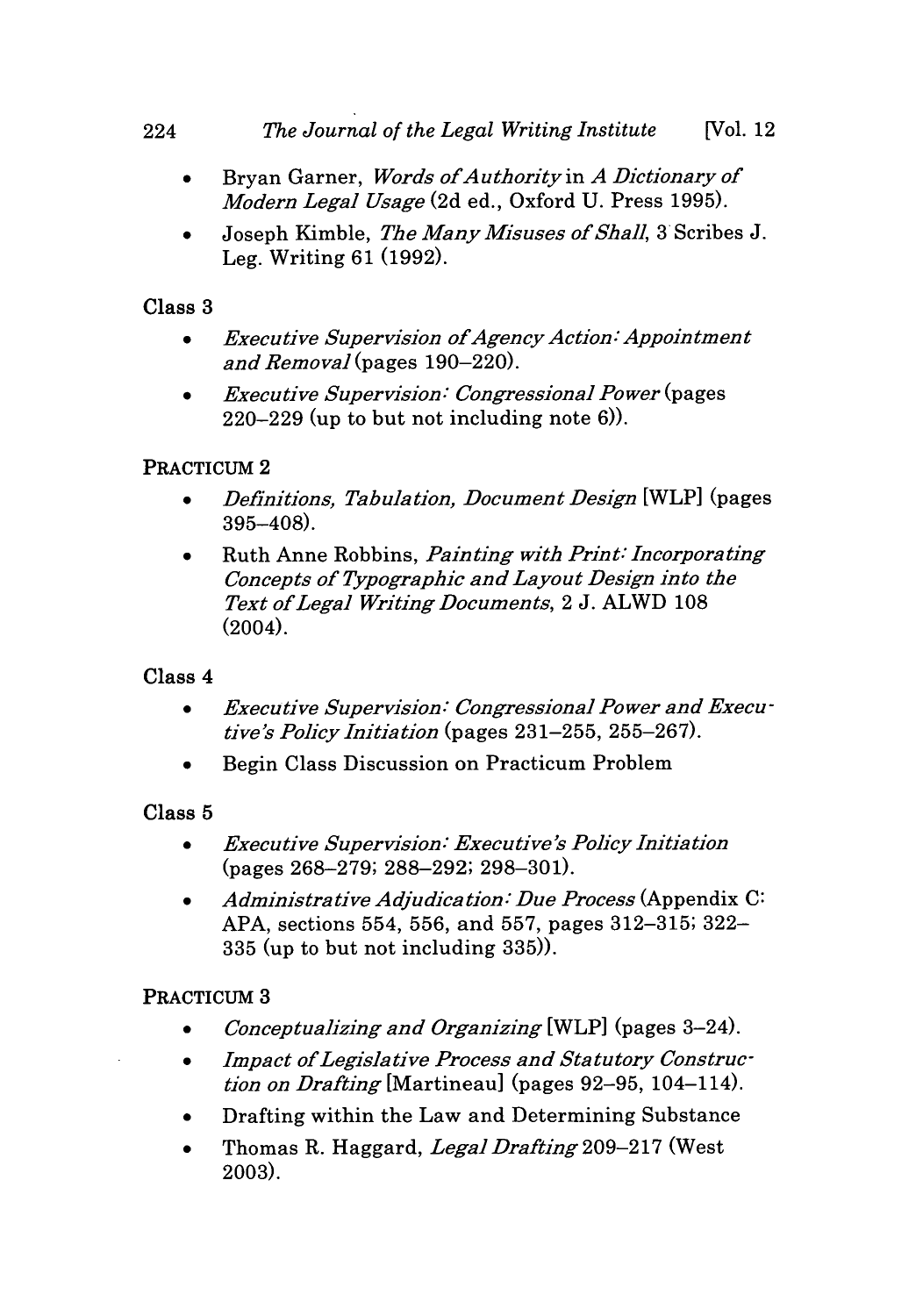# Class **6**

\* *Administrative Adjudication: Due Process* (pages 337- 347, note 2 on pages 348-351, 351-374).

# PRACTICUM 4

- \* *Legislation* [WLP] (pages 415-451).
- \* David A. Marcello, *The Ethics and Politics of Legisla*  *tive Drafting,* **70** Tul. L. Rev. 2437 (1996).
- \* Victoria Nourse & Jane Schacter, *The Politics of Legislative Drafting: A Congressional Case,* **77 N.Y.U.** L. Rev. **575** (2002).
- \* Samples of Enabling Legislation
- First Practicum Assignment (Enabling Legislation)

# Class **7**

*• Administrative Adjudication: Due Process and Federal Statutory Hearings Rights* (pages **380-386, 386-402).**

# Class **8**

 $\bullet$ *Administrative Adjudication: Federal Statutory Hearings Rights* (continued) (pages 407-420, 451-455; note 2, pages 456-459; 460-467 (up to and including note **3),** pages 470-473).

# PRACTICUM **5**

Class Discussion of Legislation, Collaborative Drafting

# Class **9**

- *\* Administrative Rulemaking: Informal Rulemaking* (pages 474-481, 481-499, 501-509).
- Review Appendix **C: APA,** section 553.

# PRACTICUM **6**

- *" Grammar 1-Syntax and Concision* [WLP] (pages 135- 160).
- **"** First Practicum Assignment Due (Enabling Legislation)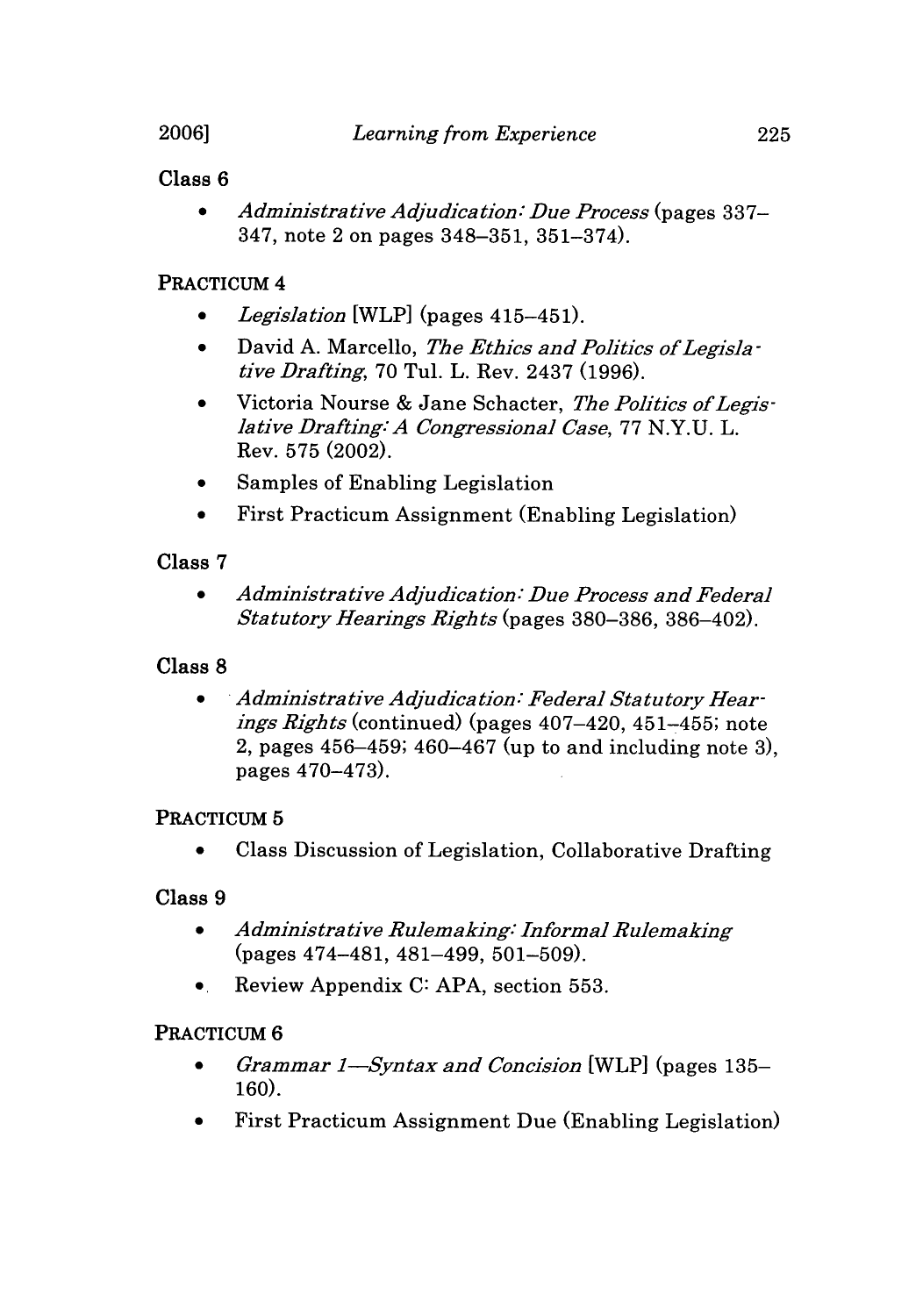# Class 10

- *\* Administrative Rulemaking. Procedural Requirements and Substantive Review* (pages 509-532 (up to but not including note 4); 535-542 (up to and including the note on page 542)).
- \* Class Discusses Proposed Legislation

# Class **11**

- *\* Administrative Rulemaking: Hearings and Ex Parte Contacts* (pages 548-576).
- Class Votes on Proposed Legislation

# PRACTICUM **7**

- \* Drafting Agency Rules
- Martineau (pages 132–143).
- \* Sample NPRMs
- Other Handouts

# Class 12

*Administrative Rulemaking: Bias and Prejudgment and Exemptions from Section 553 Requirements* (pages 576- 593 (up to and including note 1)).

# PRACTICUM **8**

Second Practicum Assignment, Notice of Proposed  $\bullet$ Rulemaking (NPRM), Class Discussion of Regulations, Collaborative Drafting

# Class **13**

*\* Administrative Rulemaking: Making Policy without Rules, Institutional Impediments, Discretion to Adjudicate, Required Rulemaking* (pages 598-612; 612-623).

# Class 14

*\* Suits to Review Administrative Action: Scope of Review; the* Chevron *Doctrine* (pages 784-813).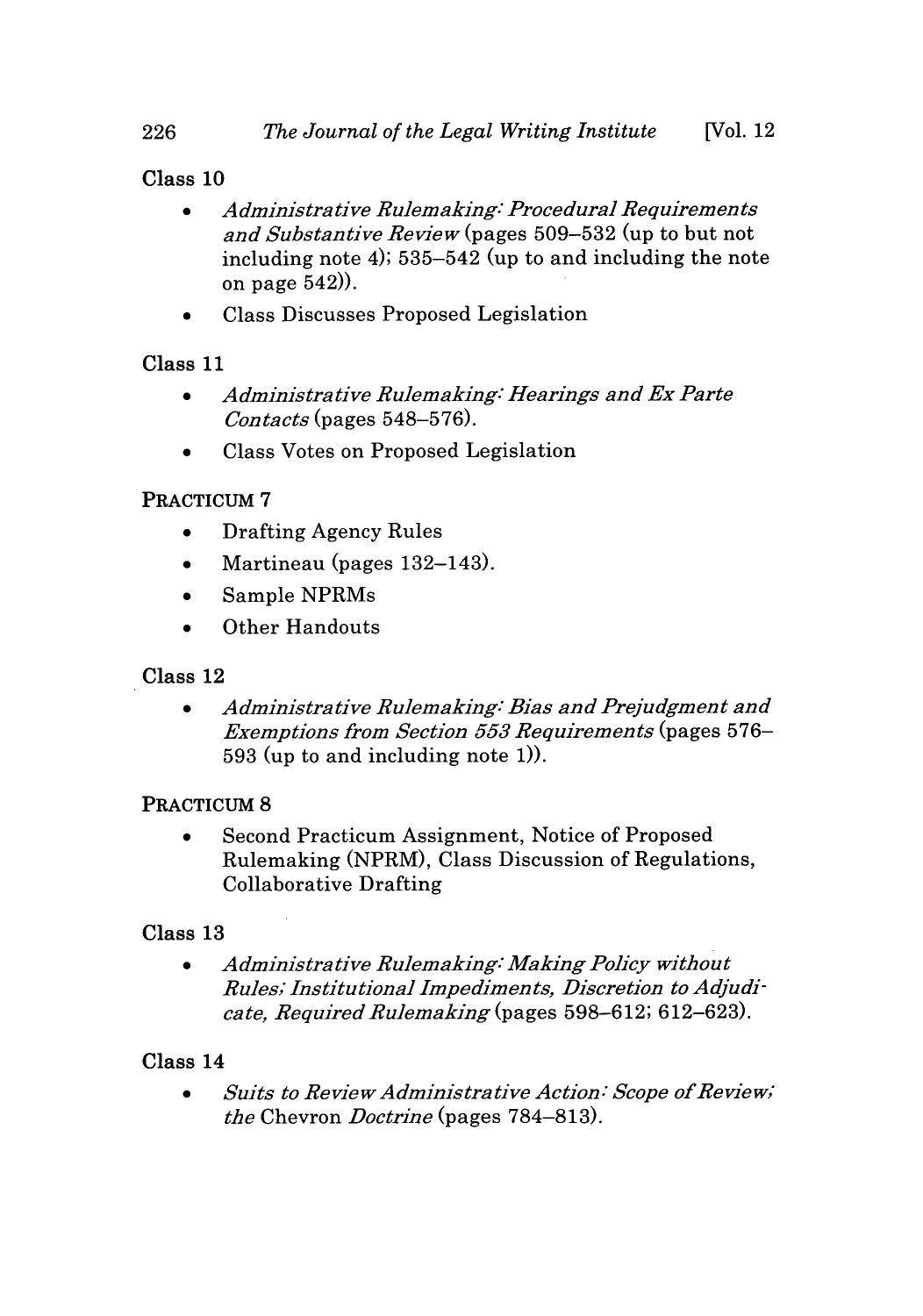#### PRACTICUM **9**

**\*** NPRM Due and Class Finalizes

#### Class **15**

- *\* Suits to Review Administrative Action:* Chevron (continued); *Findings of Fact* (pages 813-823; 823-840).
- \* Class Discussion on Comments to NPRM

#### PRACTICUM **10**

\* Comments to NPRM Due: Group Works on Response to Comments

#### Class **16**

*\* Suits to Review Administrative Action: Fact, Policy and Interpretation* (pages 845-860).

## Class **17**

- *\* Suits to Review Administrative Action: Availability of Judicial Review (pages* 893-904; notes 2-3 on 904-906).
- Review of Agency Inaction (pages 914–930).
- \* Review Appendix C: APA, sections 701, 706.
- \* Review Appendix C: APA, sections 702, 704.
- \* Class Discussion on Comments to NPRM

#### PRACTICUM **11**

Group Works on Regulations Comments

#### Class **18**

*\* Suits to Review Administrative Action: Review of Agency Inaction* (pages 930-940, 948-961).

#### PRACTICUM **12**

**0** Regulations Due and Class Finalizes

#### Class 19

*\* Suits to Review Administrative Action: Timing (pages* 961-973, 978-982, 988-993).